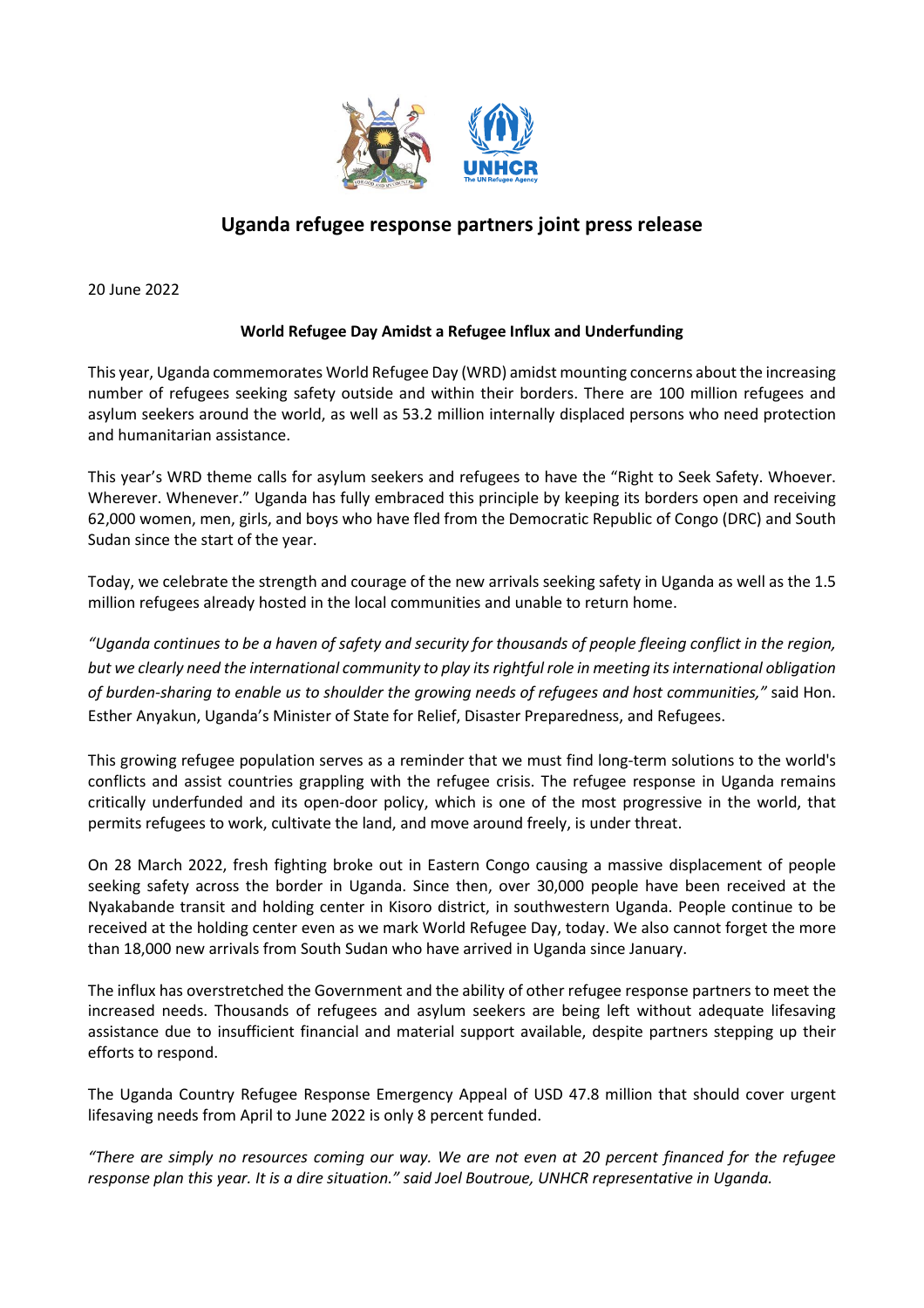The over 1.5 million refugees and asylum-seekers in Uganda are hosted in settlements located in 13 districts. This number is expected to continue to rise considering the instability in the region.

The generosity of the Ugandan people has not ceased. Local communities continue to share the little that is available with the refugees in the settlements despite services and resources being overstretched.

Jean-Christophe Saint-Esteben, the Chairperson of the Refugee INGO Forum said, *"Current funding levels are* not sufficient to meet existing humanitarian needs in Uganda, let alone respond to the increasing need due *to an ongoing refugee influx from DRC and South Sudan. Uganda urgently needs more support from the* international community in order to ensure that it remains one of the world's best-practice refugee response *countries. We simply cannot allow Uganda to become a forgotten crisis"*

Food assistance and creating self-reliance remain a priority. The rapid and drastic scale down of resources in this sector has led to multiple cuts in food rations since April 2020, with some refugees receiving only 40 percent of their survival food basket, either in cash or in-kind.

"We must build strong partnerships to effectively respond to the needs of refugees and make sure no one goes hungry. Supporting refugees is not only the right thing to do but also an international legal obligation *that we must work together to fulfill,"* Abdirahman Meygag, World Food Programme Uganda Country Director said.

*"When refugees are supported to survive the trauma of displacement, they become productive members of society – contributing to economic and social development. For example, the USD 3.7 million that WFP* injects into the rural refugee economy every month in the form of cash assistance stimulates local markets *and benefits both refugees and host communities."*

Refugees, as well as the host community, need water, firewood, and building materials to survive. In some settlements, the tree population has decreased significantly. Forest cover in Uganda diminished from over 24 percent in 1994 to less than 9 percent, today.

This year, the Government of Uganda, UNHCR, and refugee response partners are putting emphasis on *"The Right to Seek Safety while Protecting and Conserving the Environment".* 

The impact of environmental degradation reduces groundwater recharge and supply, which in turn increases the climate vulnerability of communities. Flooding and landslides present the biggest risks to lives, shelter, and food security. Women and children are at increased risk of gender-based violence as they must travel long distances to collect water and firewood. Increased environmental degradation, if not tamed, will exacerbate tensions, protection risks, and socioeconomic vulnerability. WRD is centered around activities that will highlight the plight of the environment and create momentum to ensure greater positive change in heavily impacted communities.

Minister Anyakun said that *"The pressure on the environment, on forests and wetlands in refugee-hosting* districts, is particularly telling. We must do all we can to support tree planting and wetland regeneration efforts, while at the same time providing alternative sources of clean energy for use by refugees and host *communities."*

UNHCR and the National Forestry Authority (NFA), have so far distributed 1.5 million ornamental and fruit tree seedlings to refugees and host communities for planting. The goal is to plant 5.3 million trees this year. There are 5,000 young people who are members of environment clubs in primary and secondary schools within refugee-hosting areas who have planted over 5,500 trees this year alone. Communities and schools are actively engaged to keep their surroundings green and conserve the environment.